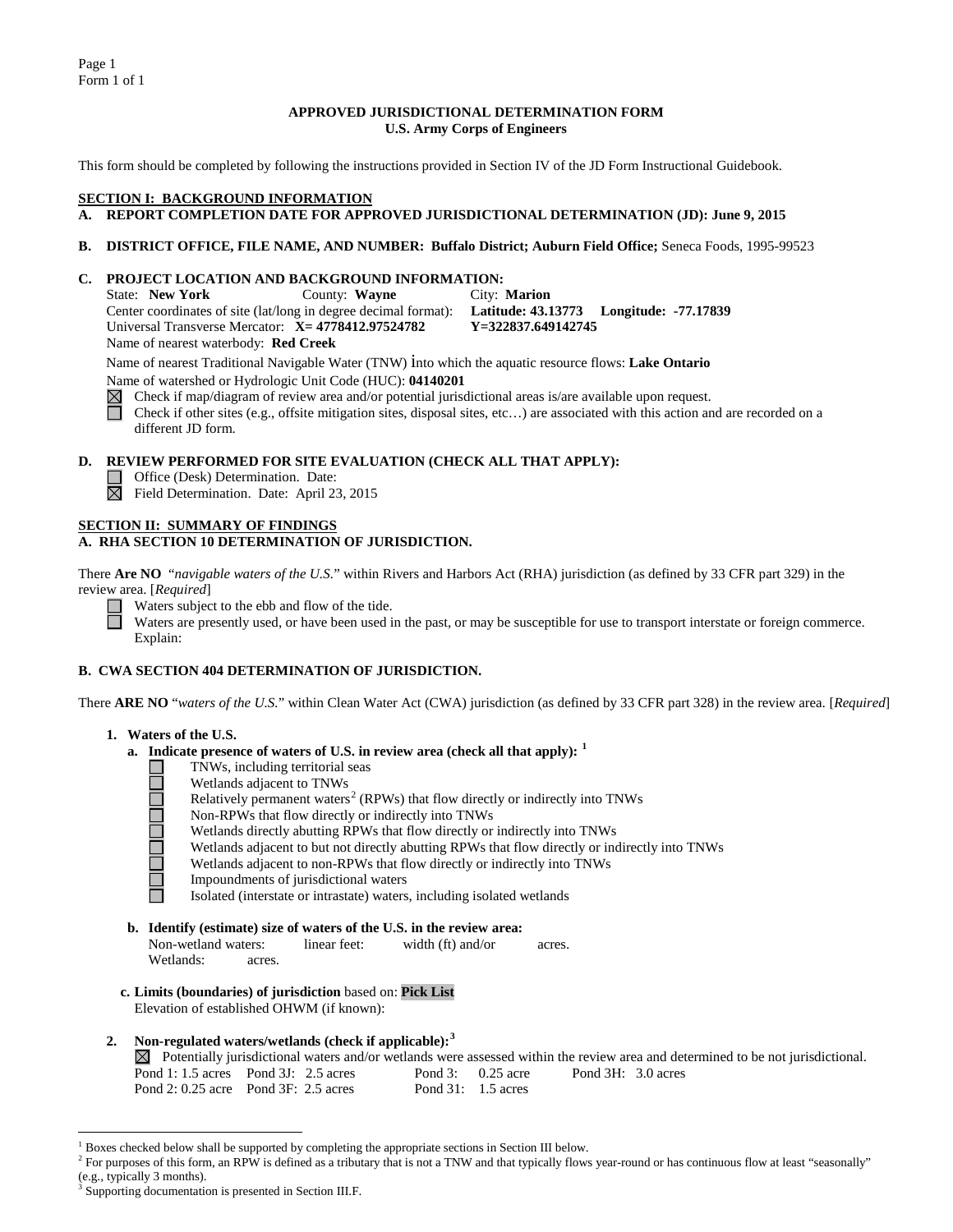**Explain:** These ponds were excavated in upland areas prior to 1980 as wastewater treatment ponds/lagoons for food processing plants owned by Seneca Foods. The ponds are outside Department of the Army jurisdiction and do not meet the criteria for jurisdictional waters of the United States according to 33 CFR Part 328.3(a)(1-7) as follows:

- 1. does not/has not supported interstate or foreign commerce;<br>2. is not an interstate water/wetland;
- is not an interstate water/wetland;
- 3. the degradation or destruction of which would not affect interstate or foreign commerce and does not include such waters:
	- (i) which are or could be used by interstate or foreign travelers for recreational or other purposes; or
	- (ii) from which fish or shellfish are or could be taken and sold in interstate or foreign commerce; or
	- (iii) which are used or could be used for industrial purpose by industries in interstate commerce
- 4. is not an impoundment of water otherwise defined as WOUS under the definition;
- 5. is not a tributary of waters identified in paragraphs (a)(1)-(4) of this section;
- 6. is not a territorial sea;
- 7. is not wetland adjacent to waters (other than waters that are themselves wetlands) identified in paragraphs (a)(1)-(6) of this section;
- 8. is not prior converted cropland.

## **SECTION III: CWA ANALYSIS**

## **A. TNWs AND WETLANDS ADJACENT TO TNWs**

**The agencies will assert jurisdiction over TNWs and wetlands adjacent to TNWs. If the aquatic resource is a TNW, complete Section III.A.1 and Section III.D.1. only; if the aquatic resource is a wetland adjacent to a TNW, complete Sections III.A.1 and 2 and Section III.D.1.; otherwise, see Section III.B below**.

## **1. TNW**

Identify TNW: Summarize rationale supporting determination:

**2. Wetland adjacent to TNW** 

Summarize rationale supporting conclusion that wetland is "adjacent":

## **B. CHARACTERISTICS OF TRIBUTARY (THAT IS NOT A TNW) AND ITS ADJACENT WETLANDS (IF ANY):**

**This section summarizes information regarding characteristics of the tributary and its adjacent wetlands, if any, and it helps determine whether or not the standards for jurisdiction established under Rapanos have been met.** 

**The agencies will assert jurisdiction over non-navigable tributaries of TNWs where the tributaries are "relatively permanent waters" (RPWs), i.e. tributaries that typically flow year-round or have continuous flow at least seasonally (e.g., typically 3 months). A wetland that directly abuts an RPW is also jurisdictional. If the aquatic resource is not a TNW, but has year-round (perennial) flow, skip to Section III.D.2. If the aquatic resource is a wetland directly abutting a tributary with perennial flow, skip to Section III.D.4.**

**A wetland that is adjacent to but that does not directly abut an RPW requires a significant nexus evaluation. Corps districts and EPA regions will include in the record any available information that documents the existence of a significant nexus between a relatively permanent tributary that is not perennial (and its adjacent wetlands if any) and a traditional navigable water, even though a significant nexus finding is not required as a matter of law.**

**If the waterbody[4](#page-1-0) is not an RPW, or a wetland directly abutting an RPW, a JD will require additional data to determine if the waterbody has a significant nexus with a TNW. If the tributary has adjacent wetlands, the significant nexus evaluation must consider the tributary in combination with all of its adjacent wetlands. This significant nexus evaluation that combines, for analytical purposes, the tributary and all of its adjacent wetlands is used whether the review area identified in the JD request is the tributary, or its adjacent wetlands, or both. If the JD covers a tributary with adjacent wetlands, complete Section III.B.1 for the tributary, Section III.B.2 for any onsite wetlands, and Section III.B.3 for all wetlands adjacent to that tributary, both onsite and offsite. The determination whether a significant nexus exists is determined in Section III.C below.**

- **1. Characteristics of non-TNWs that flow directly or indirectly into TNW**
	- **(i) General Area Conditions:** Watershed size: **Pick List**<br>Drainage area: **Pick List** Drainage area: **Pick List** Average annual rainfall: inches<br>Average annual snowfall: inches Average annual snowfall:

<span id="page-1-0"></span> <sup>4</sup> Note that the Instructional Guidebook contains additional information regarding swales, ditches, washes, and erosional features generally and in the arid West.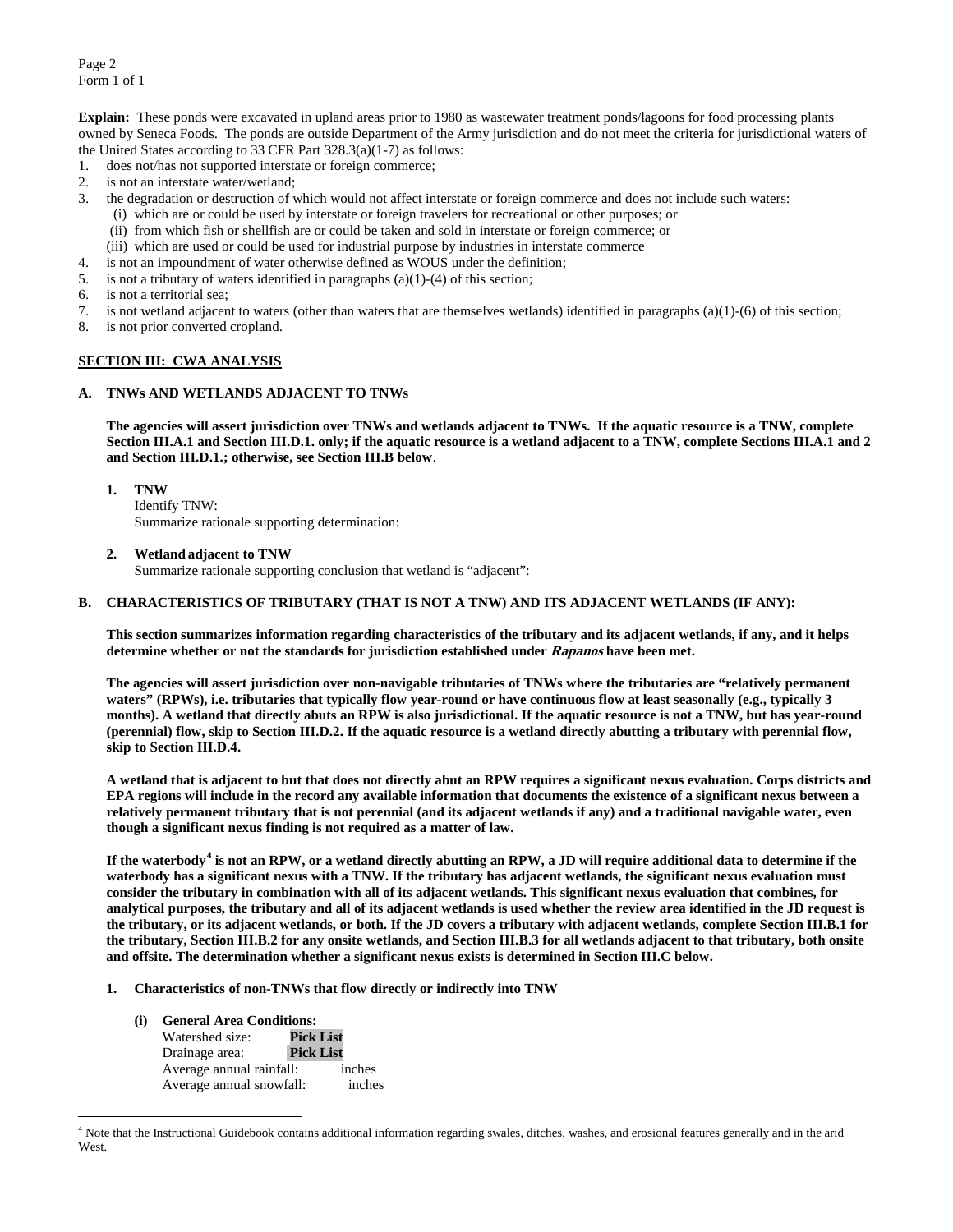| (ii) | (a) | <b>Physical Characteristics:</b><br>Relationship with TNW:<br>Tributary flows directly into TNW.<br>Tributary flows through Pick List tributaries before entering TNW<br>Project waters are Pick List river miles from TNW<br>Project waters are Pick List river miles from RPW<br>Project waters are Pick List aerial (straight) miles from TNW<br>Project waters are Pick List aerial (straight) miles from RPW<br>Project waters cross or serve as state boundaries. Explain:<br>Identify flow route to $TNW5$ :<br>Tributary stream order, if known:                                                                                                                                                                                                                                                                                                                                                                                                                                                                                                                                           |
|------|-----|----------------------------------------------------------------------------------------------------------------------------------------------------------------------------------------------------------------------------------------------------------------------------------------------------------------------------------------------------------------------------------------------------------------------------------------------------------------------------------------------------------------------------------------------------------------------------------------------------------------------------------------------------------------------------------------------------------------------------------------------------------------------------------------------------------------------------------------------------------------------------------------------------------------------------------------------------------------------------------------------------------------------------------------------------------------------------------------------------|
|      | (b) | General Tributary Characteristics (check all that apply):<br>Tributary is:<br>Natural<br>Artificial (man-made). Explain:<br>Manipulated (man-altered). Explain:<br>Tributary properties with respect to top of bank (estimate):<br>Average width:<br>feet<br>Average depth:<br>feet<br>Average side slopes: Pick List<br>Primary tributary substrate composition (check all that apply):<br>$\Box$ Silts<br>Sands<br>Concrete<br>Cobbles<br>Gravel<br>Muck<br>Vegetation. Type/% cover:<br>Bedrock<br>Other. Explain:<br>Tributary condition/stability [e.g., highly eroding, sloughing banks]. Explain:<br>Presence of run/riffle/pool complexes. Explain:<br>Tributary geometry: Pick List<br>Tributary gradient (approximate average slope):<br>%                                                                                                                                                                                                                                                                                                                                               |
|      | (c) | Flow:<br>Tributary provides for: Pick List<br>Estimate average number of flow events in review area/year: Pick List<br>Describe flow regime:<br>Other information on duration and volume:<br>Surface flow is: Pick List. Characteristics:<br>Subsurface flow: Pick List. Explain findings:<br>$\Box$ Dye (or other) test performed:<br>Tributary has (check all that apply):<br>Bed and banks<br>$\Box$ OHWM <sup>6</sup> (check all indicators that apply):<br>clear, natural line impressed on the bank<br>the presence of litter and debris<br>changes in the character of soil<br>destruction of terrestrial vegetation<br>shelving<br>the presence of wrack line<br>vegetation matted down, bent, or absent<br>sediment sorting<br>leaf litter disturbed or washed away<br>scour<br>multiple observed or predicted flow events<br>sediment deposition<br>abrupt change in plant community<br>water staining<br>other (list):<br>Discontinuous OHWM. <sup>7</sup> Explain:<br>If factors other than the OHWM were used to determine lateral extent of CWA jurisdiction (check all that apply): |
|      |     | High Tide Line indicated by:<br>Mean High Water Mark indicated by:<br>oil or scum line along shore objects<br>survey to available datum;<br>fine shell or debris deposits (foreshore)<br>physical markings;<br>vegetation lines/changes in vegetation types.<br>physical markings/characteristics<br>tidal gauges                                                                                                                                                                                                                                                                                                                                                                                                                                                                                                                                                                                                                                                                                                                                                                                  |

<span id="page-2-2"></span><span id="page-2-1"></span><span id="page-2-0"></span><sup>&</sup>lt;sup>5</sup> Flow route can be described by identifying, e.g., tributary a, which flows through the review area, to flow into tributary b, which then flows into TNW.<br><sup>6</sup>A natural or man-made discontinuity in the OHWM does not neces the OHWM has been removed by development or agricultural practices). Where there is a break in the OHWM that is unrelated to the waterbody's flow regime (e.g., flow over a rock outcrop or through a culvert), the agencies will look for indicators of flow above and below the break. <sup>7</sup>  $7$ Ibid.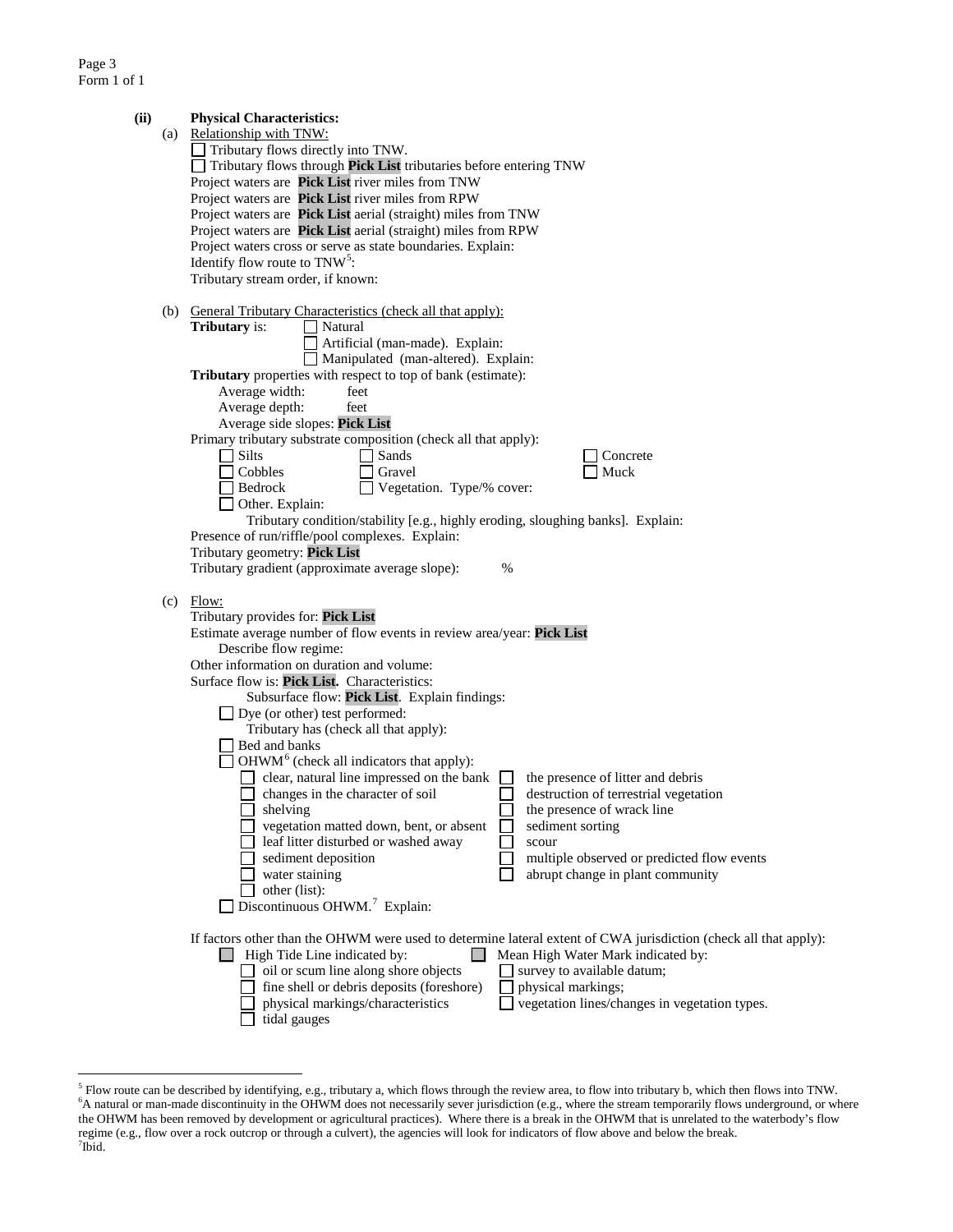## **(iii) Chemical Characteristics:**

Characterize tributary (e.g., water color is clear, discolored, oily film; water quality; general watershed characteristics, etc.). Explain:

Identify specific pollutants, if known:

#### **(iv) Biological Characteristics. Channel supports (check all that apply):**

- Riparian corridor. Characteristics (type, average width):
- Wetland fringe. Characteristics:
- $\overline{\Box}$  Habitat for:
	- Federally Listed species. Explain findings:
	- Fish/spawn areas. Explain findings:
	- Other environmentally-sensitive species. Explain findings:
	- Aquatic/wildlife diversity. Explain findings:

## **2. Characteristics of wetlands adjacent to non-TNW that flow directly or indirectly into TNW**

#### **(i) Physical Characteristics:**

- (a) General Wetland Characteristics:
	- Properties: Wetland size: acres Wetland type. Explain: Wetland quality. Explain: Project wetlands cross or serve as state boundaries. Explain:
- (b) General Flow Relationship with Non-TNW: Flow is: **Pick List**. Explain: Surface flow is**: Pick List**  Characteristics: Subsurface flow: **Pick List**. Explain findings:
	- Dye (or other) test performed:

## (c) Wetland Adjacency Determination with Non-TNW:

- $\Box$  Directly abutting
- $\Box$  Not directly abutting
	- Discrete wetland hydrologic connection. Explain:
	- Ecological connection. Explain:
	- Separated by berm/barrier. Explain:

#### (d) Proximity (Relationship) to TNW

Project wetlands are **Pick List** river miles from TNW. Project waters are **Pick List** aerial (straight) miles from TNW. Flow is from: **Pick List.** Estimate approximate location of wetland as within the **Pick List** floodplain.

#### **(ii) Chemical Characteristics:**

Characterize wetland system (e.g., water color is clear, brown, oil film on surface; water quality; general watershed characteristics; etc.). Explain: Identify specific pollutants, if known:

# **(iii) Biological Characteristics. Wetland supports (check all that apply):**

- $\Box$  Riparian buffer. Characteristics (type, average width):
- Vegetation type/percent cover. Explain:
- $\Box$  Habitat for:
	- Federally Listed species. Explain findings:
	- Fish/spawn areas. Explain findings:
	- Other environmentally-sensitive species. Explain findings:
	- Aquatic/wildlife diversity. Explain findings: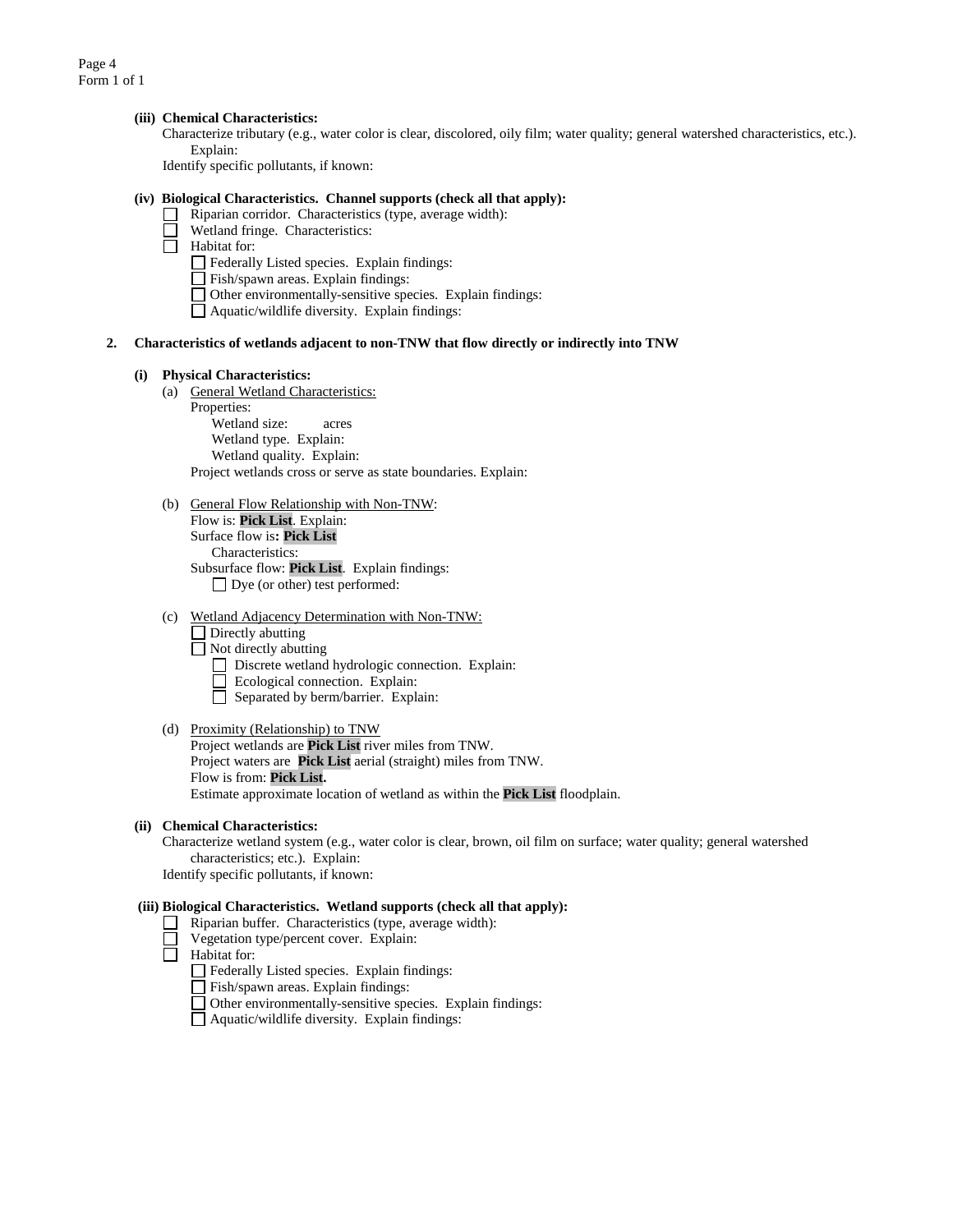Page 5 Form 1 of 1

## **3. Characteristics of all wetlands adjacent to the tributary (if any)**

All wetland(s) being considered in the cumulative analysis: **Pick List** Approximately ( ) acres in total are being considered in the cumulative analysis.

For each wetland, specify the following: Directly abuts? (Y/N) Size (in acres) Directly abuts? (Y/N) Size (in acres) Summarize overall biological, chemical and physical functions being performed:

#### **C. SIGNIFICANT NEXUS DETERMINATION**

**A significant nexus analysis will assess the flow characteristics and functions of the tributary itself and the functions performed by any wetlands adjacent to the tributary to determine if they significantly affect the chemical, physical, and biological integrity of a TNW. For each of the following situations, a significant nexus exists if the tributary, in combination with all of its adjacent wetlands, has more than a speculative or insubstantial effect on the chemical, physical and/or biological integrity of a TNW. Considerations when evaluating significant nexus include, but are not limited to the volume, duration, and frequency of the flow of water in the tributary and its proximity to a TNW, and the functions performed by the tributary and all its adjacent wetlands. It is not appropriate to determine significant nexus based solely on any specific threshold of distance (e.g. between a tributary and its adjacent wetland or between a tributary and the TNW). Similarly, the fact an adjacent wetland lies within or outside of a floodplain is not solely determinative of significant nexus.** 

### **Draw connections between the features documented and the effects on the TNW, as identified in the** *Rapanos* **Guidance and discussed in the Instructional Guidebook. Factors to consider include, for example:**

- Does the tributary, in combination with its adjacent wetlands (if any), have the capacity to carry pollutants or flood waters to TNWs, or to reduce the amount of pollutants or flood waters reaching a TNW?
- Does the tributary, in combination with its adjacent wetlands (if any), provide habitat and lifecycle support functions for fish and other species, such as feeding, nesting, spawning, or rearing young for species that are present in the TNW?
- Does the tributary, in combination with its adjacent wetlands (if any), have the capacity to transfer nutrients and organic carbon that support downstream foodwebs?
- Does the tributary, in combination with its adjacent wetlands (if any), have other relationships to the physical, chemical, or biological integrity of the TNW?

#### **Note: the above list of considerations is not inclusive and other functions observed or known to occur should be documented below:**

- **1. Significant nexus findings for non-RPW that has no adjacent wetlands and flows directly or indirectly into TNWs.** Explain findings of presence or absence of significant nexus below, based on the tributary itself, then go to Section III.D: .
- **2. Significant nexus findings for non-RPW and its adjacent wetlands, where the non-RPW flows directly or indirectly into TNWs.** Explain findings of presence or absence of significant nexus below, based on the tributary in combination with all of its adjacent wetlands, then go to Section III.D: .
- **3. Significant nexus findings for wetlands adjacent to an RPW but that do not directly abut the RPW.** Explain findings of presence or absence of significant nexus below, based on the tributary in combination with all of its adjacent wetlands, then go to Section III.D:

## **D. DETERMINATIONS OF JURISDICTIONAL FINDINGS. THE SUBJECT WATERS/WETLANDS ARE (CHECK ALL THAT APPLY):**

- **1. TNWs and Adjacent Wetlands.** Check all that apply and provide size estimates in review area: TNWs: linear feet width (ft), Or, acres. Wetlands adjacent to TNWs: acres.
- **2. RPWs that flow directly or indirectly into TNWs.**
	- Tributaries of TNWs where tributaries typically flow year-round are jurisdictional. Provide data and rationale indicating that tributary is perennial: .
	- Tributaries of TNW where tributaries have continuous flow "seasonally" (e.g., typically three months each year) are jurisdictional. Data supporting this conclusion is provided at Section III.B. Provide rationale indicating that tributary flows seasonally:

Provide estimates for jurisdictional waters in the review area (check all that apply):

- Tributary waters: linear feet width (ft).
- **d** Other non-wetland waters: acres.

Identify type(s) of waters: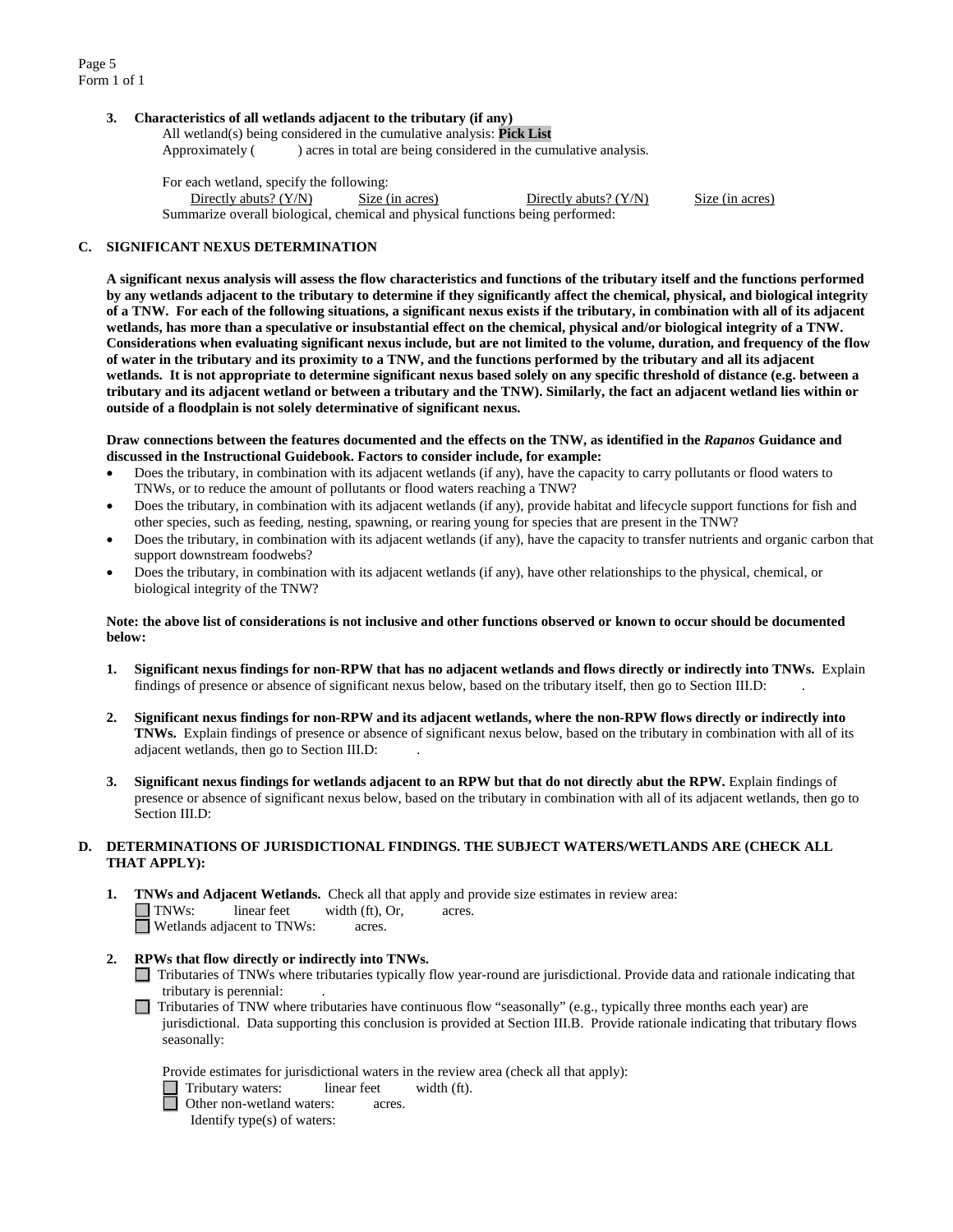## **3. Non-RPWs[8](#page-5-0) that flow directly or indirectly into TNWs.**

Waterbody that is not a TNW or an RPW, but flows directly or indirectly into a TNW, and it has a significant nexus with a TNW is jurisdictional. Data supporting this conclusion is provided at Section III.C.

Provide estimates for jurisdictional waters within the review area (check all that apply):

- Tributary waters: linear feet width (ft).
- Other non-wetland waters: acres.
	- Identify type(s) of waters:

## **4. Wetlands directly abutting an RPW that flow directly or indirectly into TNWs.**

Wetlands directly abut RPW and thus are jurisdictional as adjacent wetlands.

- Wetlands directly abutting an RPW where tributaries typically flow year-round. Provide data and rationale indicating that tributary is perennial in Section III.D.2, above. Provide rationale indicating that wetland is directly abutting an RPW:
- Wetlands directly abutting an RPW where tributaries typically flow "seasonally." Provide data indicating that tributary is seasonal in Section III.B and rationale in Section III.D.2, above. Provide rationale indicating that wetland is directly abutting an RPW:

Provide acreage estimates for jurisdictional wetlands in the review area: acres.

#### **5. Wetlands adjacent to but not directly abutting an RPW that flow directly or indirectly into TNWs.**

 $\Box$  Wetlands that do not directly abut an RPW, but when considered in combination with the tributary to which they are adjacent and with similarly situated adjacent wetlands, have a significant nexus with a TNW are jurisidictional. Data supporting this conclusion is provided at Section III.C.

Provide acreage estimates for jurisdictional wetlands in the review area: acres.

## **6. Wetlands adjacent to non-RPWs that flow directly or indirectly into TNWs.**

Wetlands adjacent to such waters, and have when considered in combination with the tributary to which they are adjacent and with similarly situated adjacent wetlands, have a significant nexus with a TNW are jurisdictional. Data supporting this conclusion is provided at Section III.C.

Provide estimates for jurisdictional wetlands in the review area: acres.

## **7. Impoundments of jurisdictional waters. [9](#page-5-1)**

As a general rule, the impoundment of a jurisdictional tributary remains jurisdictional.

- Demonstrate that impoundment was created from "waters of the U.S.," or
- Demonstrate that water meets the criteria for one of the categories presented above (1-6), or
- $\Box$ Demonstrate that water is isolated with a nexus to commerce (see E below).

## **E. ISOLATED [INTERSTATE OR INTRA-STATE] WATERS, INCLUDING ISOLATED WETLANDS, THE USE, DEGRADATION OR DESTRUCTION OF WHICH COULD AFFECT INTERSTATE COMMERCE, INCLUDING ANY SUCH WATERS (CHECK ALL THAT APPLY):[10](#page-5-2)**

- which are or could be used by interstate or foreign travelers for recreational or other purposes.
- from which fish or shellfish are or could be taken and sold in interstate or foreign commerce.
- which are or could be used for industrial purposes by industries in interstate commerce.
- Interstate isolated waters.Explain:
- Other factors.Explain:

#### **Identify water body and summarize rationale supporting determination:** .

Provide estimates for jurisdictional waters in the review area (check all that apply):

□ Tributary waters: linear feet width (ft).

- Other non-wetland waters: acres.
- Identify type(s) of waters:
- **I** Wetlands: acres.

 <sup>8</sup>

<span id="page-5-0"></span> ${}^{8}$ See Footnote # 3.<br>9 To complete the analysis refer to the key in Section III.D.6 of the Instructional Guidebook.

<span id="page-5-2"></span><span id="page-5-1"></span>**<sup>10</sup> Prior to asserting or declining CWA jurisdiction based solely on this category, Corps Districts will elevate the action to Corps and EPA HQ for review consistent with the process described in the Corps/EPA** *Memorandum Regarding CWA Act Jurisdiction Following Rapanos.*